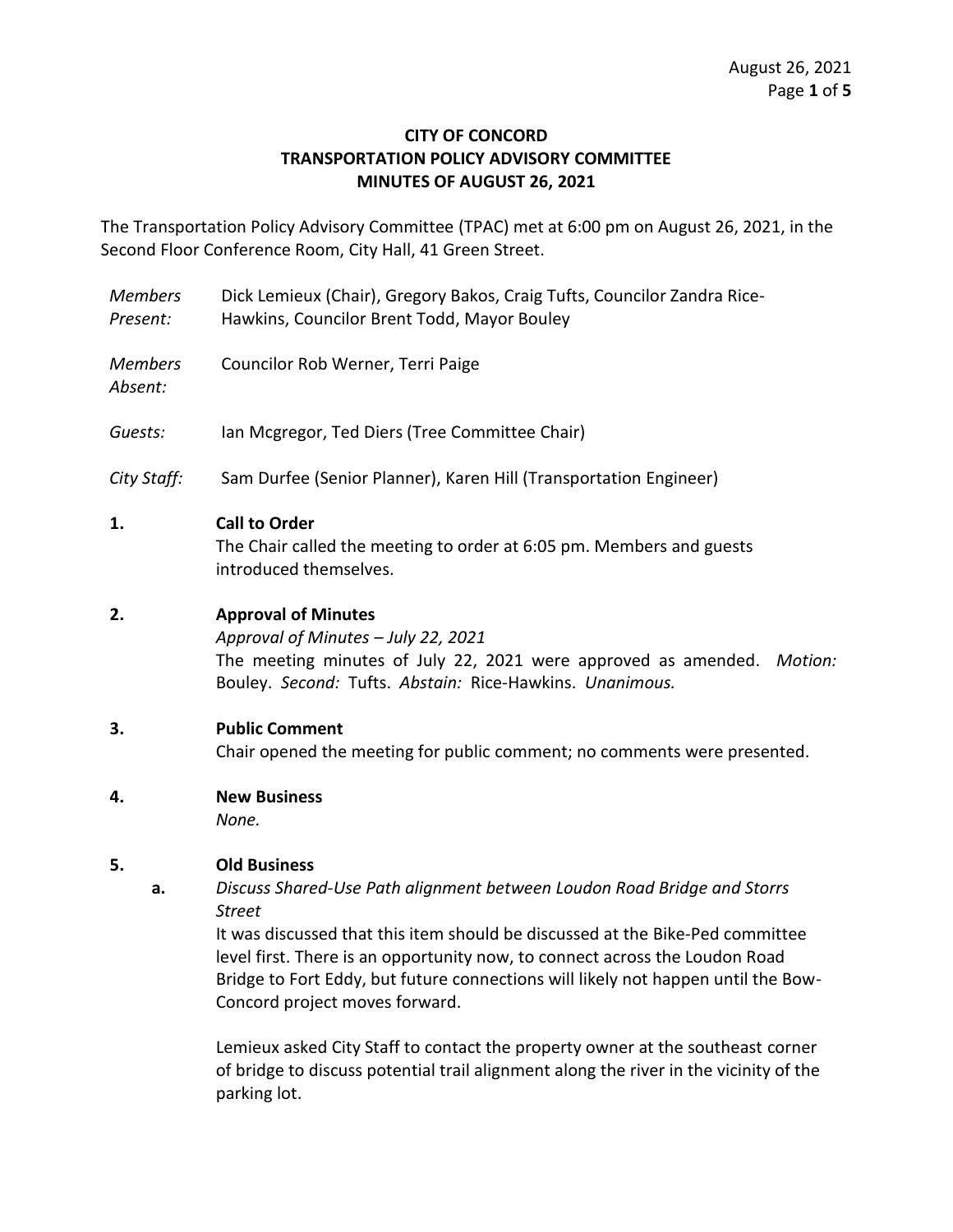Mcgregor asked about Greenway Trail parking. Lemieux stated that there is currently parking at Terrill Park will be opportunities as the project moves forward. It is intended to be a linear transportation facility.

The committee also discussed the importance of expressing the need for a trail connection through the future Stickney Ave development.

# **b.** *Discuss South Street and S State Street Potential Improvements with FY23 Paving Program*

Tufts informed the committee of the site walk that was completed by the Bike-Ped Subcommittee, Tree Committee, and City staff. The walk took place along S State Street and South Street to look at areas for potential improvements to be coordinated with the fiscal year 2023 paving program, which is proposing to reclaim both roadways.

Potential improvements may include curb bumpouts at intersections and crosswalks to enhance pedestrian safety and introduce traffic calming to these corridors, as well as strategic locations for tree plantings. Ted Diers discussed that the tree canopy has decreased by 38.5% since the last tree inventory.

It was discussed that this effort could be a pilot project, to try to work all of these potential improvements together, if successful, it could be used as a model moving forward.

The committee discussed that there is an abundance of pavement at the intersection of S State and S Main Street. Hill mentioned that re-alignment of that intersection is in the CIP and it requires substantial Right-of-Way impacts; it will likely not happen as a part of this project.

The committee discussed the need to have a neighborhood meeting to discuss the potential improvements. Mayor Bouley suggested mimicking the Parking Committee – Narrow Streets format as it has been incredibly successful.

The next steps will be to identify key sites, host a neighborhood meeting in the beginning of October, obtain additional costs to present to Council, then incorporate into the paving program. All of this will need to be discussed with General Services.

The overall goal of the committee is to coordinate future improvements with the paving program one to two years in advance, to better align CIP projects and tree plantings.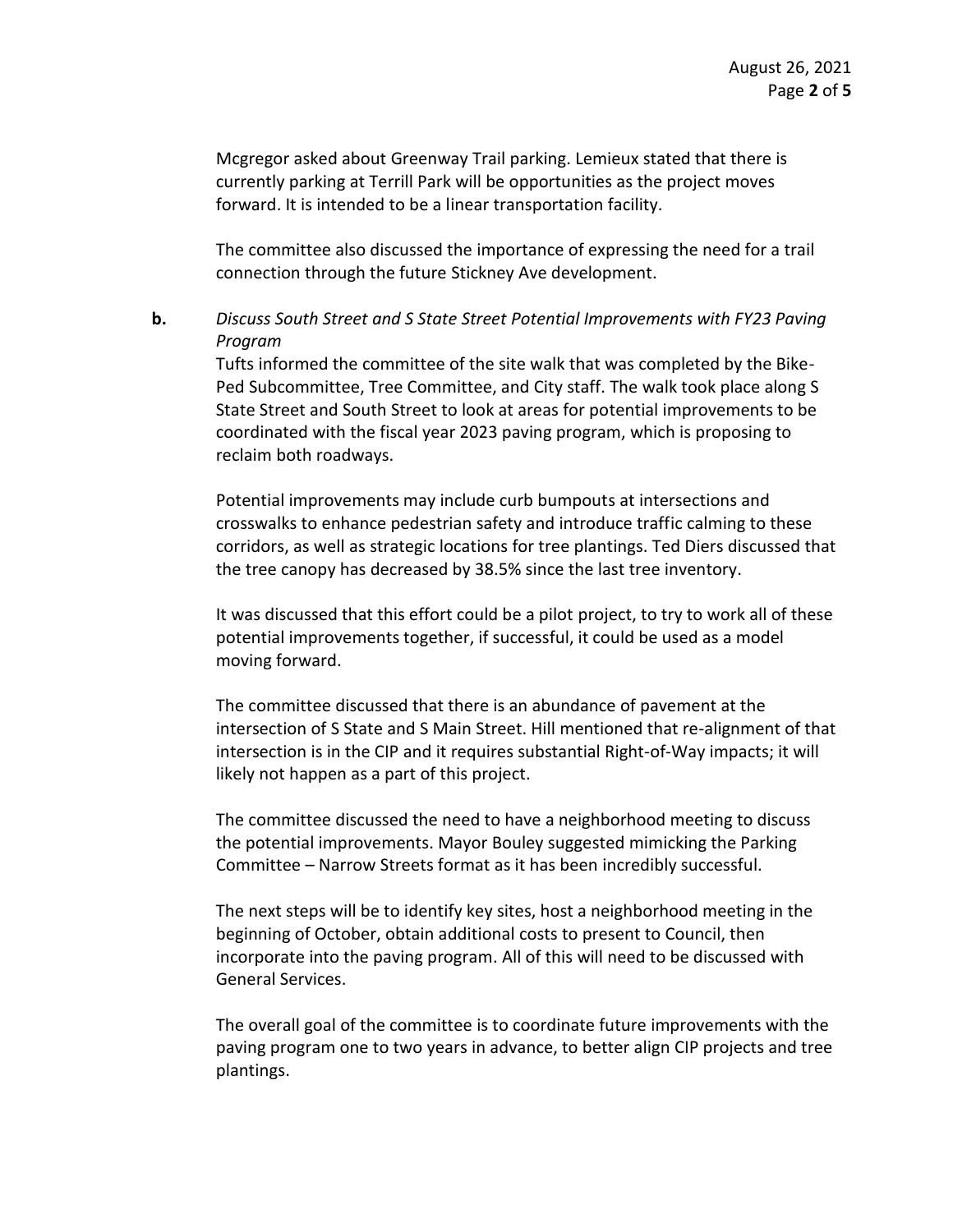### **6. Consent Reports**

- **a.** *Acceptance of Subcommittee Minutes*
	- *i. TPAC-BP: None*
	- *ii. TPAC-PT: None*

### **7. City Council Meeting Update**

Referred items below, 8a and 8b. Greg Bakos has been reappointed to TPAC. Additional funding was accepted for the Canterbury improvements associated with the Hoit Road-Whitney Road Intersection Improvement Project.

## **8. TPAC Referrals from City Council, Staff and Chair**

**a.** *Referral from City Council regarding the petition from residents, staff members and visitors to Havenwood/Heritage Heights requesting consideration be made for traffic safety improvements on Christian Avenue in Concord.* Hill went through the history of this request as it comes up every couple of years as residents and leadership turnover at Havenwood.

Mayor Bouley discussed the smaller number of curb cuts on the south side versus the north side. He mentioned that drivers are coming off of I-393 and cut through Christian Ave to avoid the traffic signal at Loudon Road.

TPAC members would like the recommendation to come from TOC.

- **b.** *Referral from City Council regarding communication from Dawn Pollinger, Penacook resident, requesting consideration be given to traffic safety improvements on Elm Street in Penacook.* The committee discussed the difficult corner created by the combination of horizontal and vertical curvature. Hill will place traffic and speed counter over the next few weeks. Hill will obtain accident data from Concord Police Department. Discussions included the possibility of additional signage and enforcement. Hill will follow up with committee after data is collected.
- **c.** *Councilor Rice-Hawkins inquired about the status of the Neighborhood Traffic Subcommittee.* It was discussed that the committee would need a clear charge and would need to not overlap with TOC. Hill would like to discuss this at the overall TPAC level, if it becomes too much in the future, then consider a subcommittee.

### **9. Status Report on Subcommittees**

**a.** *Public Transportation Committee (TPAC-PT), Terri Paige*  Paige absent. Hill held a brief discussion on rebranding, fare free, new buses.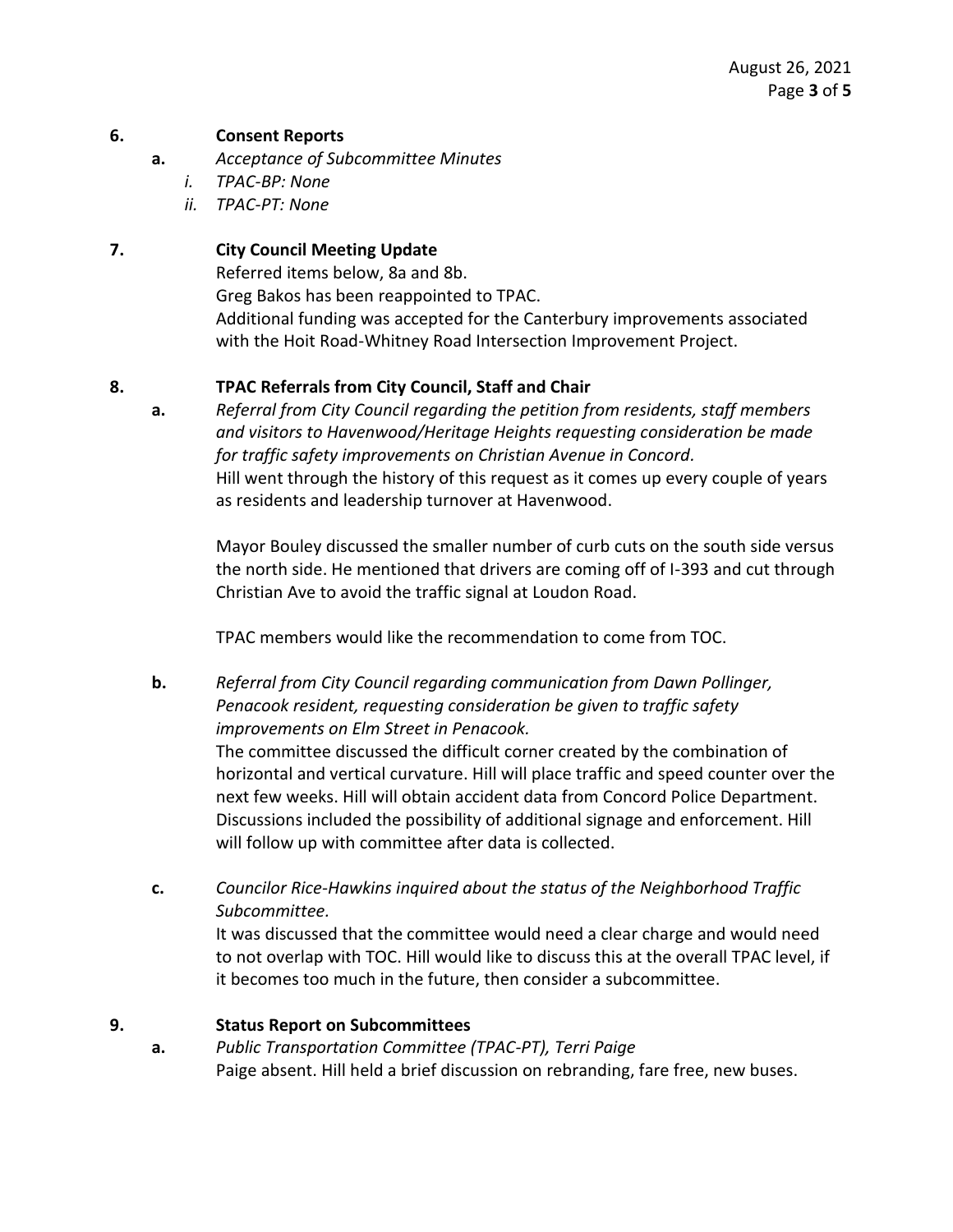### **b.** *Bicycle / Pedestrian Committee (TPAC-BP), Craig Tufts* Tufts mentioned that the committee completed the S State and South Street walk, but had not had a formal meeting since the last TPAC Meeting.

Durfee discussed that the CNHRPC intern completed an existing sidewalk conditions inventory for Downtown Concord, the Heights and Penacook, using SADES program. They are working on processing the data. He added that staff will supplement the sidewalk priority list with this new information to better prioritize new and existing sidewalks.

Mayor Bouley asked the committee to evaluate the existing bike rack locations throughout the City, specifically downtown.

Mayor Bouley asked the committee to discuss Main Street parking space usage and outdoor seating at a future meeting. Discussions may include continuance, safety, compensation, aesthetics, bicycle-pedestrian safety and shared public space…etc.

Mayor Bouley also mentioned the importance of the Storrs Street to Main Street pedestrian connections, Low Ave, Kennedy Lane, and the alley ways. The committee discussed the opportunity for mixed-use, vehicle and pedestrian spaces and the need to be forward thinking to maintain these safe pedestrians access points that allow pedestrians to be better separated from traffic.

It was also discussed that the committee should strive to be proactive instead of reactive and to act as a Council Advisory Committee.

### **c.** *Traffic Operations Committee (TOC), Karen Hill*

Hill mentioned that TOC is responding to a variety of citizen concerns/requests through the new SeeClickFix program. Requests include, stop signs, signage, and crosswalks. Other reoccurring concerns are in regards to speeding on various streets throughout the City.

Hill mentioned that TOC is discussing potential modifications to the Bouton/N Main/393 intersection after receiving numerous concerns about the signal head placement and accident history.

Mayor Bouley asked if the City has an inventory of signs or a sign policy for adding or replacing signs. Hill responded that the GIS department has this information but is not aware of an overall sign policy, just specific policies for stop signs and other commonly requested signs.